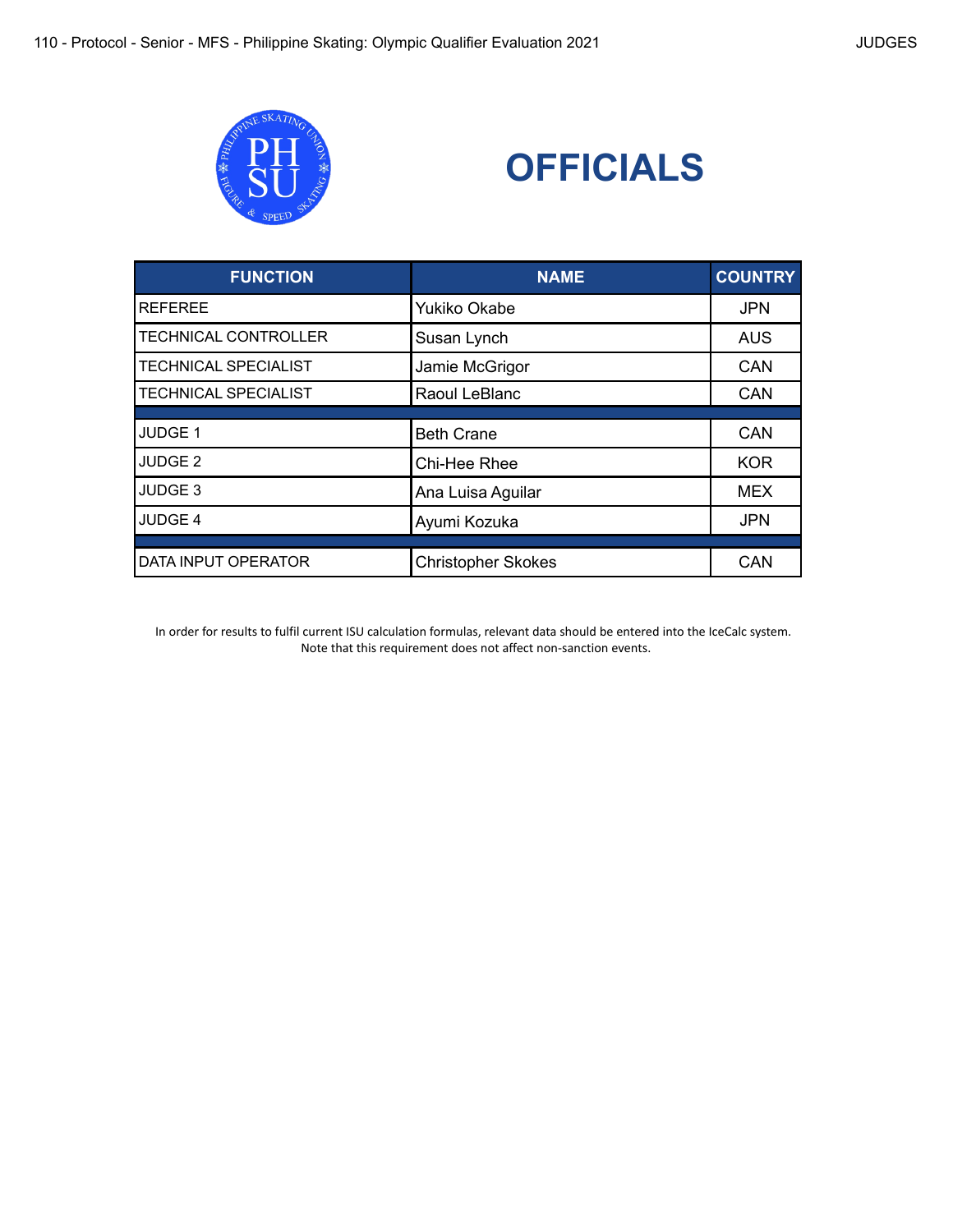



|   | <b>SN NAME</b>            | <b>CLUB</b> |
|---|---------------------------|-------------|
|   | <b>Edrian Celestino</b>   | PHI         |
|   | Michael Martínez          | PH'         |
| 3 | <b>Christopher Caluza</b> | PН          |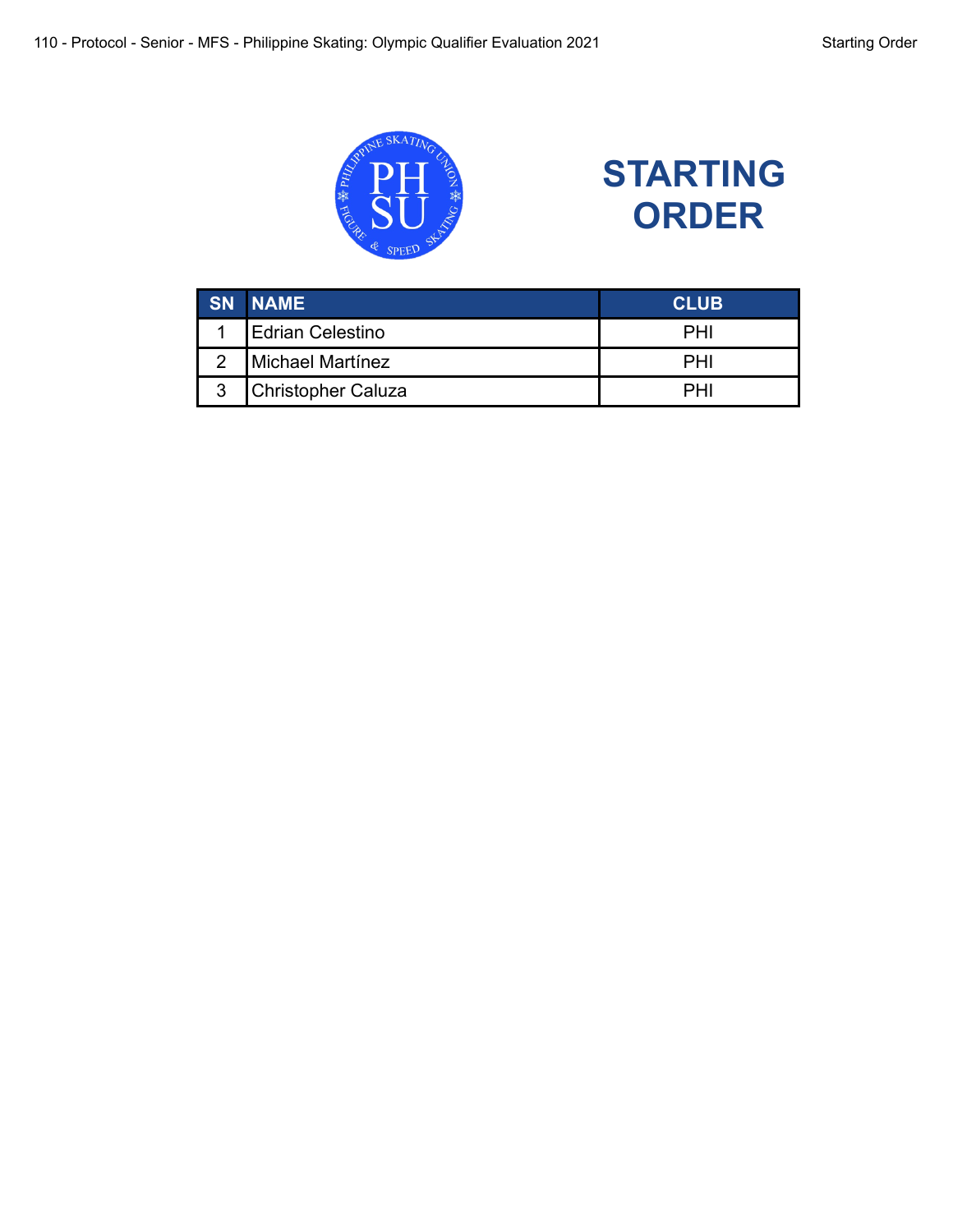

## **RESULTS**

| <b>RANK NAME</b> |                           | <b>CLUB</b> | <b>Points</b> |
|------------------|---------------------------|-------------|---------------|
|                  | <b>Christopher Caluza</b> | PHI         | 90.07         |
|                  | Edrian Celestino          | PHI         | 88.18         |
| ົ                | Michael Martínez          | PHI         | 74.33         |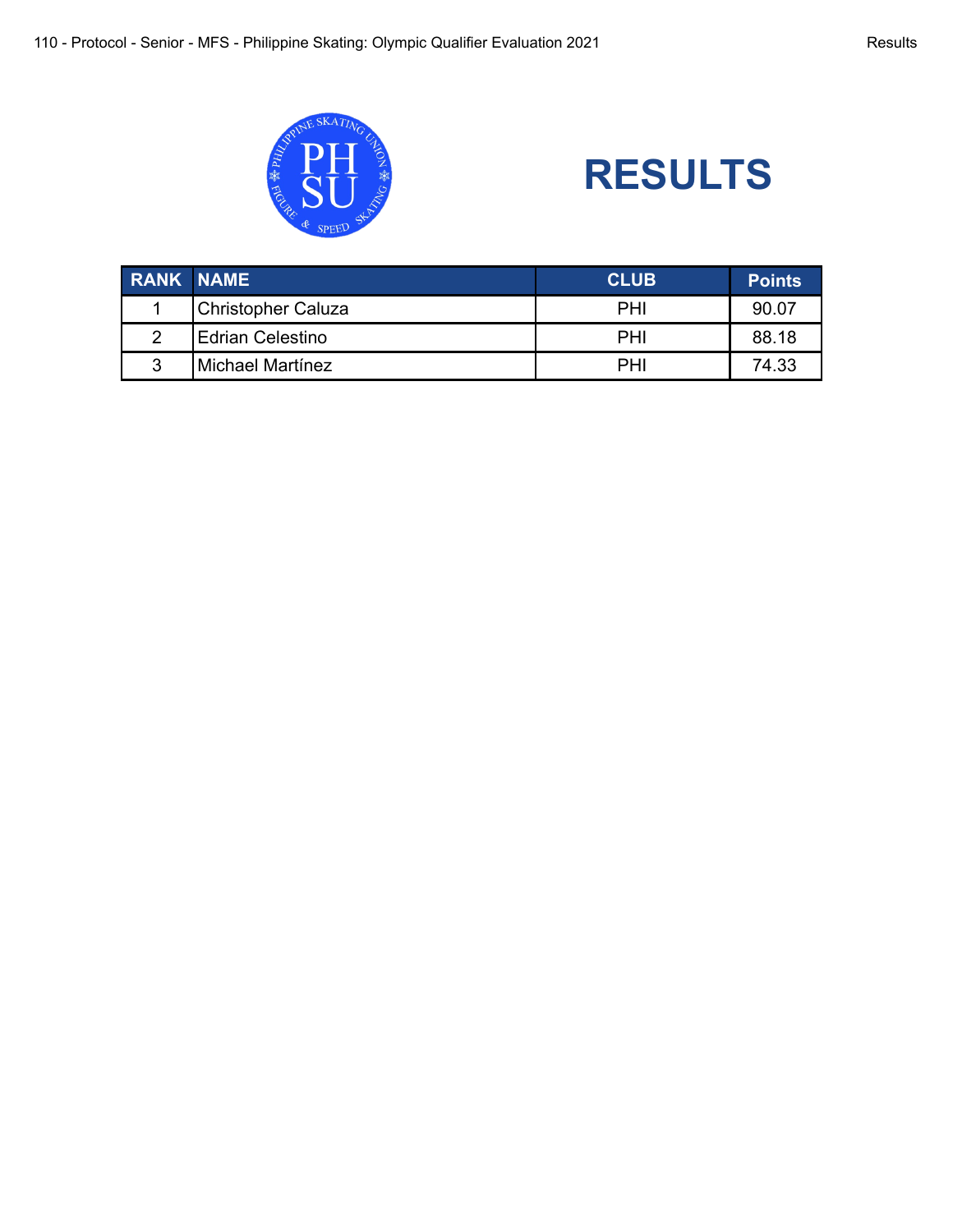## **Philippine Skating: Olympic Qualifier Evaluation 2021**

**SENIOR MEN FREE SKATING**

| <b>NAME</b><br>No. |                             |                                                 |             |               |         | <b>CLUB</b>   |                |                       |                |                |                | SN<br><b>TSS</b> |       |             |       | <b>TCS</b>   | <b>TOTAL</b><br><b>DEDUCTIONS</b> |
|--------------------|-----------------------------|-------------------------------------------------|-------------|---------------|---------|---------------|----------------|-----------------------|----------------|----------------|----------------|------------------|-------|-------------|-------|--------------|-----------------------------------|
| $\overline{2}$     | Edrian Celestino            |                                                 | PHI         |               |         |               |                | 88.18<br>$\mathbf{1}$ |                |                | 39.90          |                  | 49.28 | 1.00        |       |              |                                   |
|                    |                             |                                                 |             |               |         |               | $_{11}$        | J2                    | J3             | J <sub>4</sub> | J <sub>5</sub> | J <sub>6</sub>   | J7    | $_{\rm J8}$ | ور    |              |                                   |
|                    |                             | ELEMENT                                         | <b>INFO</b> | BASE<br>VALUE | GOE     | Elem.<br>Ded. | GOE            | GOE                   | GOE            | GOE            | GOE            | GOE              | GOE   | GOE         | GOE   | <b>BONUS</b> | <b>SCORES OF</b><br>PANEL         |
| 1                  | 3Lz                         | 2T                                              |             | 7.20          | 0.44    |               | $\overline{2}$ | $\bf 0$               | $\mathbf{1}$   | $\mathbf 0$    |                |                  |       |             |       |              | 7.64                              |
| $\overline{2}$     | 2A                          |                                                 |             | 3.30          | 0.50    |               | $\overline{2}$ | $\mathbf{1}$          | $\overline{2}$ | $\mathbf{1}$   |                |                  |       |             |       |              | 3.80                              |
| 3                  | 3F                          |                                                 |             | 5.30          | 0.13    |               | $\mathbf 0$    | $\mathbf{1}$          | $\mathbf 0$    | $\mathbf 0$    |                |                  |       |             |       |              | 5.43                              |
| 4                  | FUSp3                       |                                                 |             | 2.40          | 0.24    |               | $\overline{2}$ | $\mathbf 0$           | $\overline{2}$ | $\mathbf 0$    |                |                  |       |             |       |              | 2.64                              |
| 5                  | 3Lzq                        |                                                 |             | 5.90          | $-2.95$ |               | $-5$           | $-5$                  | $-5$           | $-5$           |                |                  |       |             |       |              | 2.95                              |
| 6                  | 1A                          |                                                 | X           | 1.21          | 0.03    |               | $\mathbf 0$    | $\mathbf{1}$          | $\mathbf 0$    | $\mathbf 0$    |                |                  |       |             |       |              | 1.24                              |
| $\overline{7}$     | CSSp4                       |                                                 |             | 3.00          | $-0.15$ |               | $-1$           | $-1$                  | 0              | $\mathbf 0$    |                |                  |       |             |       |              | 2.85                              |
| 8                  | 3Lo<                        |                                                 | X           | 4.31          | $-0.88$ |               | $-2$           | $-3$                  | $-2$           | $-2$           |                |                  |       |             |       |              | 3.43                              |
| 9                  | 1Lo                         |                                                 | X           | 0.55          | $-0.01$ |               | $\mathbf 0$    | $\mathbf 0$           | $\mathbf{-1}$  | $\mathbf 0$    |                |                  |       |             |       |              | 0.54                              |
| 10                 | StSq3                       |                                                 |             | 3.30          | 0.00    |               | $\mathbf 0$    | $\mathbf 0$           | 1              | $-1$           |                |                  |       |             |       |              | 3.30                              |
| 11                 | ChSq1                       |                                                 |             | 3.00          | 0.00    |               | $-1$           | $\mathbf{1}$          | 1              | $-1$           |                |                  |       |             |       |              | 3.00                              |
| 12                 | CCoSp3                      |                                                 |             | 3.00          | 0.08    |               | $\mathbf 0$    | $\mathbf 0$           | $\mathbf{1}$   | $\mathbf 0$    |                |                  |       |             |       |              | 3.08                              |
|                    |                             |                                                 |             | 42.47         |         |               |                |                       |                |                |                |                  |       |             |       |              | 39.90                             |
|                    |                             |                                                 |             |               |         |               |                |                       |                |                |                |                  |       |             |       |              |                                   |
|                    | <b>Program Components</b>   |                                                 |             |               |         |               |                |                       |                |                |                |                  |       |             |       |              |                                   |
|                    | <b>Skating Skills</b>       |                                                 |             | Factor<br>2.0 |         |               | 5.50           | 5.75                  | 5.75           | 4.50           |                |                  |       |             |       |              | 5.38                              |
|                    | Transitions                 |                                                 |             | 2.0           |         |               | 5.50           | 5.00                  | 5.50           | 3.75           |                |                  |       |             |       |              | 4.94                              |
|                    | Performance                 |                                                 |             | 2.0           |         |               | 4.25           | 5.25                  | 5.00           | 4.00           |                |                  |       |             |       |              | 4.63                              |
|                    | Composition                 |                                                 |             | 2.0           |         |               | 4.75           | 5.75                  | 5.50           | 3.75           |                |                  |       |             |       |              | 4.94                              |
|                    | Interpretation of the Music |                                                 |             | 2.0           |         |               | 4.50           | 5.75                  | 5.00           | 3.75           |                |                  |       |             |       |              | 4.75                              |
|                    |                             | Judges Total Program Component Score (factored) |             |               |         |               |                |                       |                |                |                |                  |       |             | 49.28 |              |                                   |
|                    |                             |                                                 |             |               |         |               |                |                       |                |                |                |                  |       |             |       |              |                                   |

**Deductions:** Falls: 1 Panel deductions: 0 0 Referee deductions: 0 **Panel Deductions:** 0 **Technical Panel Deductions:** 0 b Bonus Point for jump element added to the element score qump landed on the querter < Under-rotated jump << Downgraded jump (Scredit for hightlight distribution, BV multiplied by 1.1 ! Not clear edge eWrong edge  $^{\circ}$  In

In order for results to fulfil current ISU calculation formulas, relevant data should be entered into the IceCalc system.

Note that this requirement does not affect non-sanction events.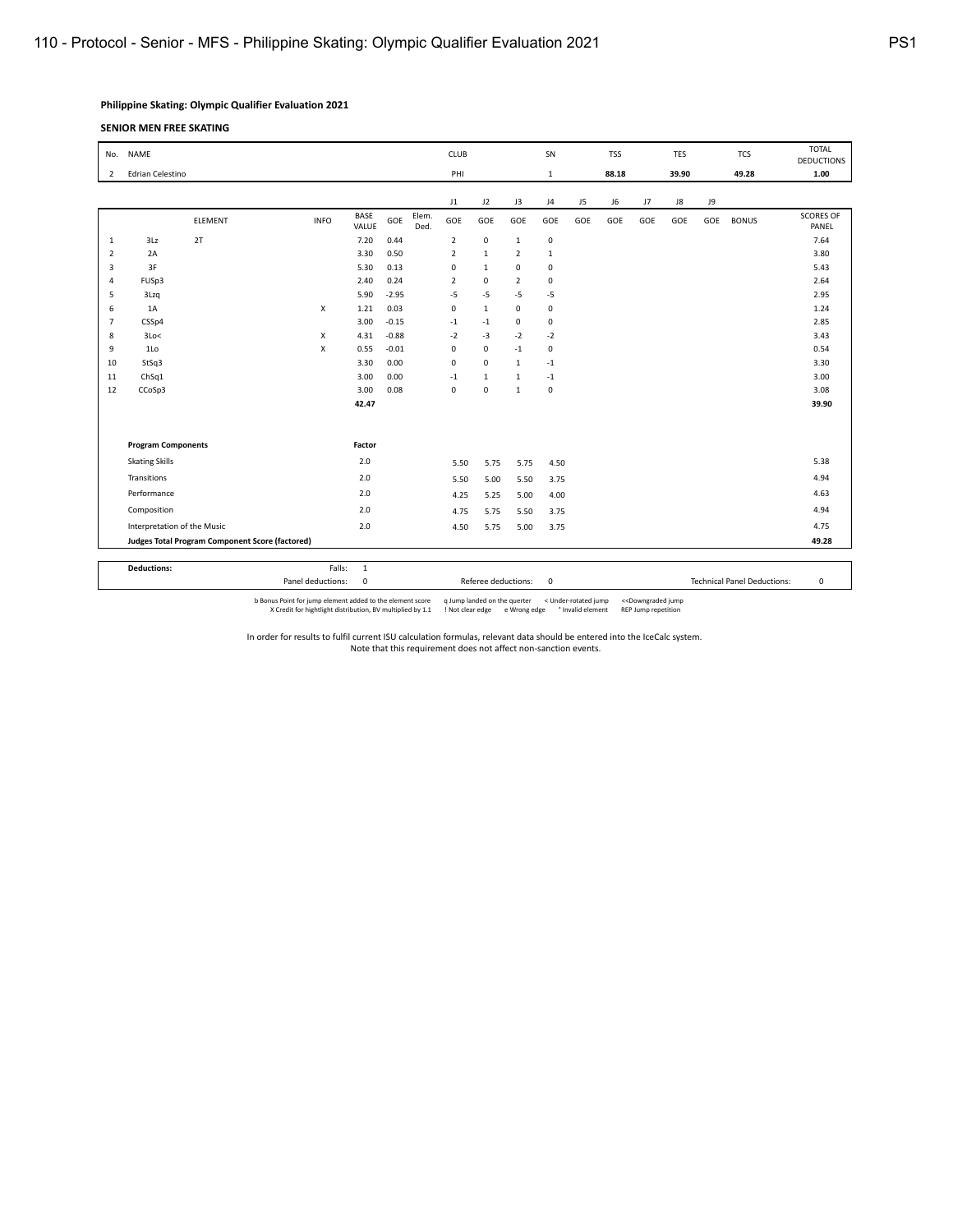## **Philippine Skating: Olympic Qualifier Evaluation 2021**

**SENIOR MEN FREE SKATING**

| <b>NAME</b><br>No. |                             |         |                                                        |                      |         | CLUB          |                |                |                |                | SN<br><b>TSS</b> |     |       | <b>TES</b> |     | <b>TCS</b>   | <b>TOTAL</b><br><b>DEDUCTIONS</b> |
|--------------------|-----------------------------|---------|--------------------------------------------------------|----------------------|---------|---------------|----------------|----------------|----------------|----------------|------------------|-----|-------|------------|-----|--------------|-----------------------------------|
| 3                  | Michael Martínez            |         | PHI                                                    |                      |         |               | $\overline{2}$ |                | 74.33          |                | 27.57            |     | 46.76 | 0.00       |     |              |                                   |
|                    |                             |         |                                                        |                      |         |               | J1             | J2             | J3             | J <sub>4</sub> | J5               | J6  | J7    | J8         | J9  |              |                                   |
|                    |                             | ELEMENT | <b>INFO</b>                                            | <b>BASE</b><br>VALUE | GOE     | Elem.<br>Ded. | GOE            | GOE            | GOE            | GOE            | GOE              | GOE | GOE   | GOE        | GOE | <b>BONUS</b> | <b>SCORES OF</b><br>PANEL         |
| 1                  | 1Lz                         | 3Tq     |                                                        | 4.80                 | $-2.00$ |               | $-5$           | $-5$           | $-4$           | $-5$           |                  |     |       |            |     |              | 2.81                              |
| $\overline{2}$     | 2A                          |         |                                                        | 3.30                 | 0.33    |               | $\mathbf{1}$   | $\pmb{0}$      | $\overline{2}$ | $\mathbf{1}$   |                  |     |       |            |     |              | 3.63                              |
| 3                  | 2A                          |         |                                                        | 3.30                 | 0.33    |               | $\overline{2}$ | $\mathbf{1}$   | 1              | $\mathbf 0$    |                  |     |       |            |     |              | 3.63                              |
| 4                  | 2Lo                         |         |                                                        | 1.70                 | $-0.04$ |               | $-1$           | 0              | $\mathbf 0$    | $\mathbf 0$    |                  |     |       |            |     |              | 1.66                              |
| 5                  | FCCoSp2                     |         |                                                        | 2.50                 | 0.19    |               | $\mathbf{1}$   | $\mathbf 0$    | 1              | $\mathbf{1}$   |                  |     |       |            |     |              | 2.69                              |
| 6                  | ChSq1                       |         |                                                        | 3.00                 | 0.50    |               | $\mathbf{1}$   | $\mathbf{1}$   | 1              | $\mathbf{1}$   |                  |     |       |            |     |              | 3.50                              |
| $\overline{7}$     | 3Lz<<                       |         | Х                                                      | 2.31                 | $-0.95$ |               | $-5$           | $-4$           | $-4$           | $-5$           |                  |     |       |            |     |              | 1.37                              |
| 8                  | 2T                          |         | X                                                      | 1.43                 | 0.03    |               | $\mathbf{1}$   | 0              | $\mathbf 0$    | $\mathbf 0$    |                  |     |       |            |     |              | 1.46                              |
| 9                  | 35 < c                      |         | X                                                      | 1.43                 | $-0.59$ |               | $-5$           | $-5$           | $-3$           | $-5$           |                  |     |       |            |     |              | 0.85                              |
| 10                 | SSp1                        |         |                                                        | 1.30                 | $-0.20$ |               | $-2$           | $-1$           | $-2$           | $-1$           |                  |     |       |            |     |              | 1.11                              |
| 11                 | CCoSp2V                     |         |                                                        | 1.88                 | 0.05    |               | $\mathbf 0$    | $-1$           | 1              | $\mathbf{1}$   |                  |     |       |            |     |              | 1.93                              |
| 12                 | StSq2                       |         |                                                        | 2.60                 | 0.33    |               | $\mathbf{1}$   | $\overline{2}$ | 1              | $\mathbf{1}$   |                  |     |       |            |     |              | 2.93                              |
|                    |                             |         |                                                        | 29.55                |         |               |                |                |                |                |                  |     |       |            |     |              | 27.57                             |
|                    |                             |         |                                                        |                      |         |               |                |                |                |                |                  |     |       |            |     |              |                                   |
|                    | <b>Program Components</b>   |         |                                                        |                      |         |               |                |                |                |                |                  |     |       |            |     |              |                                   |
|                    | <b>Skating Skills</b>       |         |                                                        | 2.0                  |         |               | 4.25           | 5.75           | 5.50           | 4.25           |                  |     |       |            |     |              | 4.94                              |
|                    | Transitions                 |         |                                                        | 2.0                  |         |               | 4.50           | 5.25           | 5.00           | 3.25           |                  |     |       |            |     |              | 4.50                              |
|                    | Performance                 |         |                                                        | 2.0                  |         |               | 4.25           | 4.75           | 5.00           | 4.00           |                  |     |       |            |     |              | 4.50                              |
|                    | Composition                 |         |                                                        | 2.0                  |         |               | 4.75           | 5.50           | 5.25           | 3.25           |                  |     |       |            |     |              | 4.69                              |
|                    | Interpretation of the Music |         |                                                        | 2.0                  |         |               | 4.50           | 5.25           | 5.25           | 4.00           |                  |     |       |            |     |              | 4.75                              |
|                    |                             |         | <b>Judges Total Program Component Score (factored)</b> |                      |         |               |                |                |                |                |                  |     |       |            |     | 46.76        |                                   |
|                    |                             |         |                                                        |                      |         |               |                |                |                |                |                  |     |       |            |     |              |                                   |

**Deductions:** Falls: 0<br>
Panel deductions: 0<br>
Panel deductions: 0 0 Referee deductions: 0 **Panel Deductions:** 0 **Technical Panel Deductions:** 0

b Bonus Point for jump element added to the element score qump landed on the querter < Under-rotated jump << Downgraded jump (Scredit for hightlight distribution, BV multiplied by 1.1 ! Not clear edge eWrong edge  $^{\circ}$  In

In order for results to fulfil current ISU calculation formulas, relevant data should be entered into the IceCalc system. Note that this requirement does not affect non-sanction events.